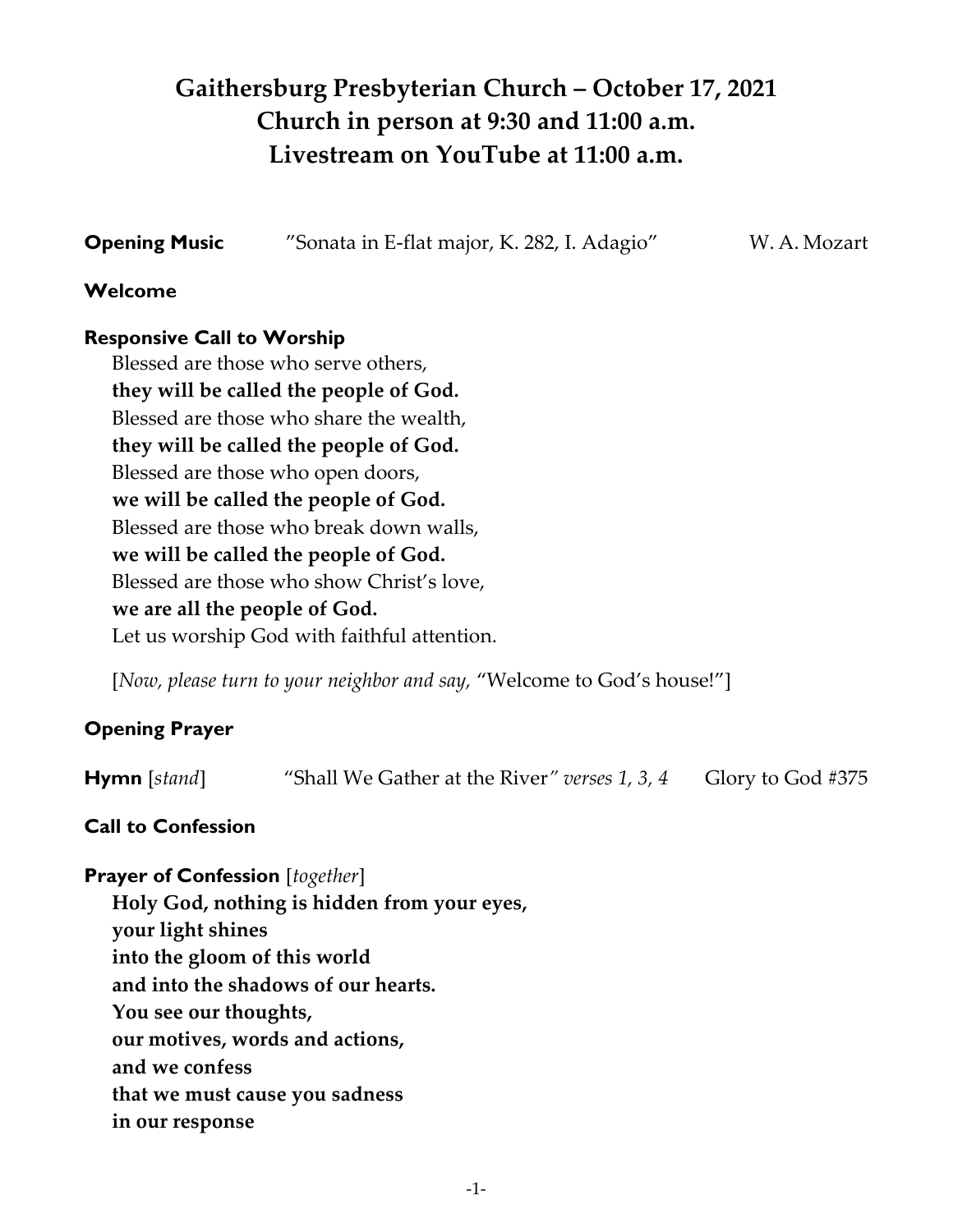**to all that you have given us. Forgive us, we pray and by your grace and mercy bring us to that place where your light might shine from us and reveal nothing but your eternal love. Amen.**

[*Silence for Personal Prayer*]

#### **Responsive Assurance of Pardon**

Anyone who is in Christ is a new creation. The old life has gone; a new life has begun. Know that you are forgiven and be at peace. **Thanks be to God for this gift. Amen.** 

# **We Listen to God's Word**

#### **Children's Message** Mary Austin / Natalie Jorges-Castellanos

*Children and youth leave for class. Children can be picked up after church in Room 30/31 or Room 32/33. At 11:00, youth will be released from class to find you.* 

**Sung Response** [*stand*] "Be Thou My Vision" *verses* 1 and 2 Glory to God #450

#### **Scripture Matthew 25:31–39**

 $31$ When the Son of Man comes in his glory, and all the angels with him, then he will sit on the throne of his glory. 32All the nations will be gathered before him, and he will separate people one from another as a shepherd separates the sheep from the goats, <sup>33</sup>and he will put the sheep at his right hand and the goats at the left. <sup>34</sup>Then the king will say to those at his right hand, "Come, you that are blessed by my Father, inherit the kingdom prepared for you from the foundation of the world; 35for I was hungry and you gave me food, I was thirsty and you gave me something to drink, I was a stranger and you welcomed me, 36I was naked and you gave me clothing, I was sick and you took care of me, I was in prison and you visited me." 37Then the righteous will answer him, "Lord, when was it that we saw you hungry and gave you food, or thirsty and gave you something to drink? 38And when was it that we saw you a stranger and welcomed you, or naked and gave you clothing? 39And when was it that we saw you sick or in prison and visited you?"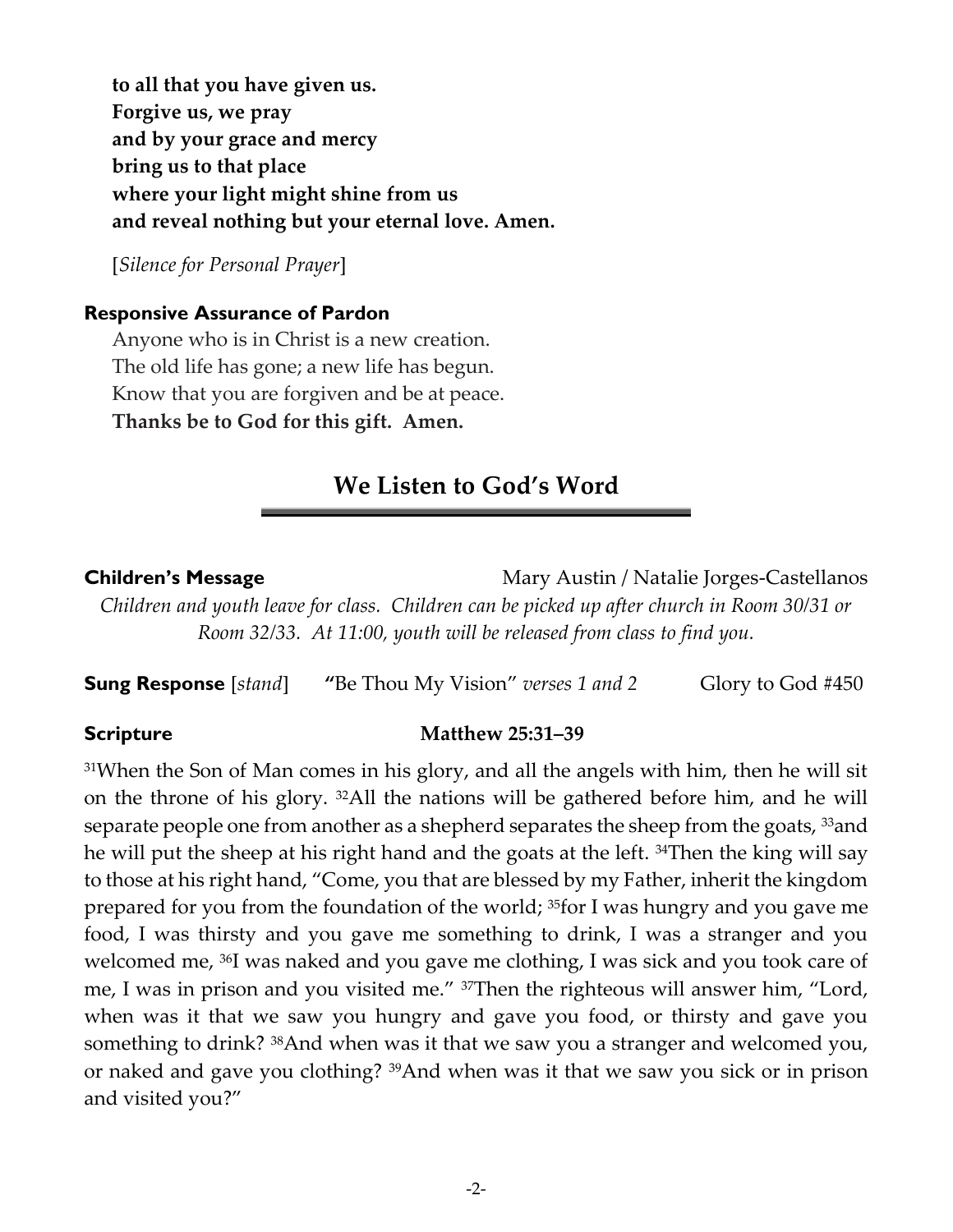# **Matthew 25:40–46**

<sup>40</sup>And the king will answer them, "Truly I tell you, just as you did it to one of the least of these who are members of my family, you did it to me." 41Then he will say to those at his left hand, "You that are accursed, depart from me into the eternal fire prepared for the devil and his angels; <sup>42</sup>for I was hungry and you gave me no food, I was thirsty and you gave me nothing to drink, 43I was a stranger and you did not welcome me, naked and you did not give me clothing, sick and in prison and you did not visit me." 44Then they also will answer, "Lord, when was it that we saw you hungry or thirsty or a stranger or naked or sick or in prison, and did not take care of you?" <sup>45</sup>Then he will answer them, "Truly I tell you, just as you did not do it to one of the least of these, you did not do it to me." 46And these will go away into eternal punishment, but the righteous into eternal life.'

This is the witness to God's word. **Thanks be to God.**

**Sermon Everyone is Clueless Rev. Mary Austin CLUELES** 

# **We Respond to God's Grace**

**Sung Response** [*seated*] "We Are an Offering" Glory to God #710

**Moment for Mission Denise Schleckser** 

**Invitation to Generosity and Prayer of Thanksgiving**

# **Prayers of the People**

**The Lord's Prayer** [*together*] **Our Father, who art in heaven, hallowed be thy name, thy kingdom come, thy will be done, on earth as it is in heaven. Give us this day our daily bread; and forgive us our debts, as we forgive our debtors; and lead us not into temptation, but deliver us from evil. For thine is the kingdom, and the power, and the glory, forever. Amen.**